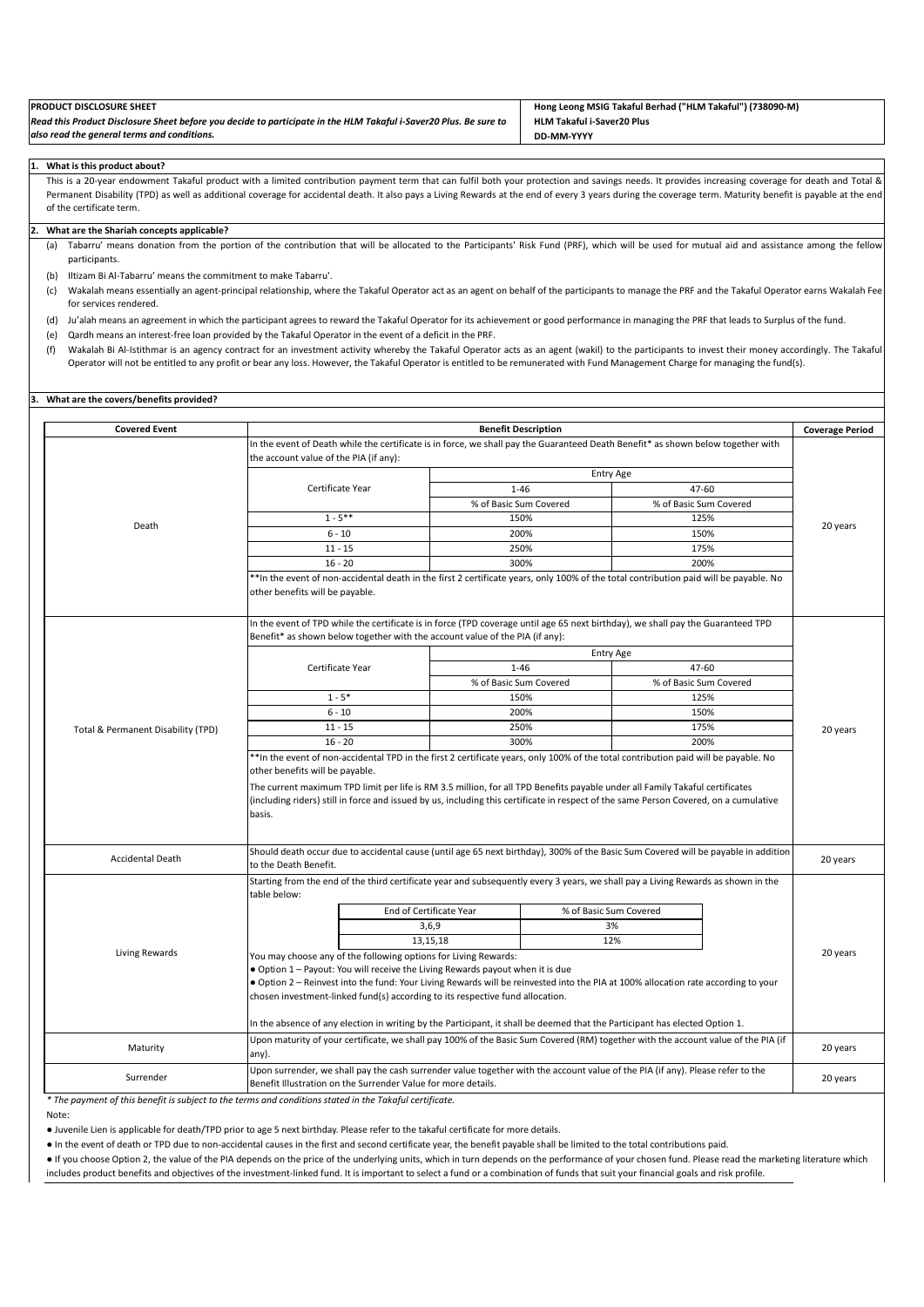#### **4. How much contribution do I have to pay?**

● Monthly contributions: RM500 or RM1,000

● Payment durations: 3 years or 7 years.

#### **5. What are the fees and charges that I have to pay?**

| Wakalah Fee (deducted from the contribution) |  |
|----------------------------------------------|--|
|                                              |  |

| Certificate Year/       | % of Contribution |        |        |        |       |       |       |          |  |
|-------------------------|-------------------|--------|--------|--------|-------|-------|-------|----------|--|
| <b>Payment Duration</b> |                   |        |        |        |       |       |       | $8 - 20$ |  |
| 3 Years                 | 32.00%            | 20.00% | 20.00% |        |       |       |       |          |  |
| 7 Years                 | 36.00%            | 22.00% | 21.00% | 10.00% | 9.00% | 9.00% | 8.00% |          |  |

## Commission payable to the Bank (part of Wakalah Fee)

| Certificate Year/       | % of Contribution |        |        |       |       |       |       |          |  |
|-------------------------|-------------------|--------|--------|-------|-------|-------|-------|----------|--|
| <b>Payment Duration</b> |                   |        |        |       |       |       |       | $8 - 20$ |  |
| 3 Years                 | 8.00%             | 13.00% | 13.00% | -     |       |       |       |          |  |
| 7 Years                 | 12.00%            | 15.00% | 13.50% | 2.50% | 2.00% | 2.00% | 0.75% |          |  |

# Surrender Charge (upon surrender of your certificate)

| Certificate Year | % of the Cash Surrender Value |
|------------------|-------------------------------|
| $1 - 3$          | 30%                           |
| $4 - 8$          | 25%                           |
| $9 - 19$         | 15%                           |
| 20               | 0%                            |

#### **6. What are some of the key terms and conditions that I should be aware of?**

#### (a) Importance of Disclosure

Precontractual duty of disclosure - You have a duty to disclose all material facts, including but not limited to medical condition and state your age correctly. You have a duty to disclose any relevant information that you know or are expected to know to the best of your knowledge and in good faith.

#### (b) Free-Look Period

(c) Duty of Participant You may cancel your certificate by returning the certificate within 15 calendar days after you have received the certificate. The contributions that you have paid will be refunded to you.

You should satisfy yourself that the plan serves your needs and that you can afford the contribution.

(d) Iltizam bi Al-Tabarru'

Your contribution after deducting Wakalah Fee shall be allocated into PRF based on Iltizam bi Al-Tabarru' concept.

(e) Sharing of Surplus arising from PRF

Any surplus from PRF shall be distributed between you and us in the ratio of 50:50. We are entitled to the surplus based on the Shariah principle of Ju'alah.

### (f) Record of Payment

Please keep a copy of the transaction record as proof of contribution payment.

(g) Switching Takaful Certificate

It may not be advantageous to switch from one takaful certificate to another or from one takaful operator to another, as you may be subject to the new terms and conditions of the new takaful certificate or takaful operator.

(h) Grace Period

You are given a grace period of 90 days from the contribution payment due date. Non-payment of contribution after the grace period may lead to conversion into reduced paid-up certificate or early termination of your coverage, and you cannot reinstate the certificate. Please refer to the Takaful certificate for more details.

## (i) Nomination

(j) Account Value It is important that you nominate a person to receive the benefits payable under your certificate and ensure that the nominee is aware of the certificate that you have participated.

The account value of the PIA depends on the performance of the investment-linked funds selected.

Note: This list is non-exhaustive. Please refer to the Takaful Certificate for the full list of terms and conditions under this certificate.

#### **7. What are the major exclusions under this certificate?**

(a) Suicide - if death was due to suicide within 12 months from the commencement date of the certificate, death benefit will not be payable.

- (b) No benefit of the certificate shall be payable if TPD results directly or indirectly from:
- (i) self-inflicted injury while sane or insane;

(ii) any condition or disability that existed prior to or at the commencement date of the certificate.

(c) The Accidental Death Benefit is not payable for accidental death caused directly or indirectly by:

(i) self-inflicted injury while sane or insane;

(ii) riot and civil commotion, strikes or terrorist activities; (iii) war, declared or undeclared, revolution or any warlike operations.

#### **8.**  Note: This list is non-exhaustive. Please refer to the Takaful Certificate for the full list of exclusions under this certifcate. **Can I cancel my certificate?**

Yes. You can cancel your certificate. Participating in a family takaful plan is a long-term financial commitment. If you do not pay your contributions within the grace period, your coverage may be reduced or your certificate may terminate. The cash amount we will pay you when you cancel the certificate before the maturity period will be much less than the total amount of contribution that you have paid.

#### **9. What do I need to do if there are changes to my contact details?**

It is important that you inform us of any change in your/your nominee contact details to ensure that all correspondences reach you/your nominee in a timely manner.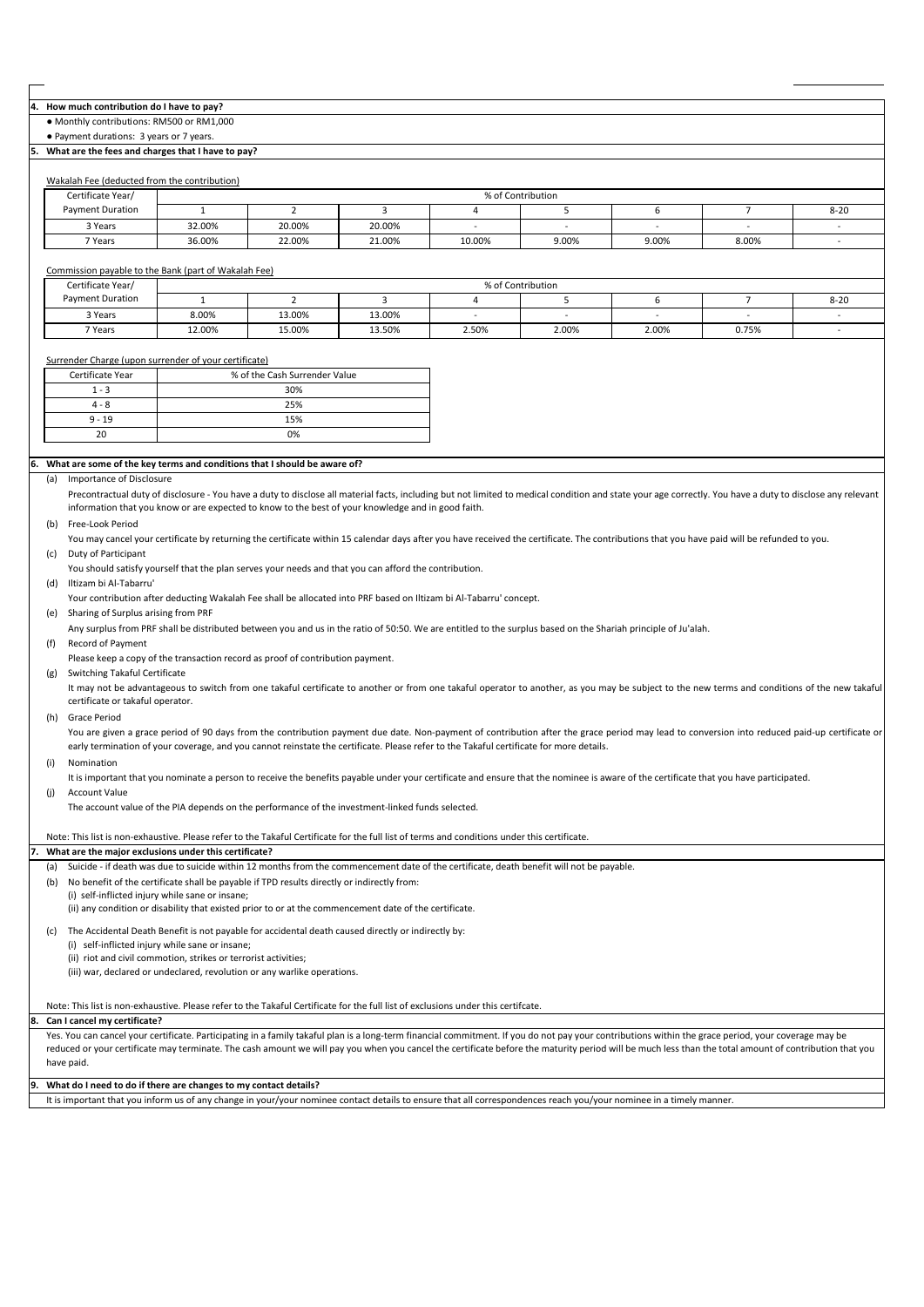#### **10. Where can I get further information?**

Should you require additional information about family takaful, please refer to the *insuranceinfo* booklet on 'Family Takaful' on www.insuranceinfo.com.my.

# **If you have any enquiries, please contact us at:** Hong Leong MSIG Takaful Berhad (738090-M)

- Address : Head Office, Level 5, Tower B, PJ City Development, No. 15A, Jalan 219, Section 51A, 46100 Petaling Jaya, Selangor, Malaysia.
- 
- Telephone : +603-7650 1800<br>Facsimile : +603-7620 6730 Facsimile : +603-7620 6730
- Email : ReachUs@takaful.hongleong.com.my

**11. Other similar types of family takaful cover available.**

Please refer to our marketing staff for other similar types of plans offered.

**IMPORTANT NOTE:**

**PARTICIPATING IN A FAMILY TAKAFUL PLAN IS A LONG-TERM FINANCIAL COMMITMENT. YOU MUST CHOOSE THE TYPE OF CERTIFICATE THAT BEST SUITS YOUR PERSONAL CIRCUMSTANCES. YOU SHOULD READ AND UNDERSTAND THE TAKAFUL CERTIFICATE AND DISCUSS WITH THE TAKAFUL AGENT OR CONTACT THE TAKAFUL OPERATOR DIRECTLY FOR MORE INFORMATION.** 

**THIS IS A TAKAFUL PRODUCT IN WHICH "REINVEST INTO THE FUND" OPTION OF THE LIVING REWARDS IS TIED TO THE PERFORMANCE OF THE UNDERLYING ASSETS, AND IS NOT A PURE INVESTMENT PRODUCT SUCH AS UNIT TRUSTS. YOU MUST EVALUATE YOUR OPTIONS CAREFULLY AND SATISFY YOURSELF THAT THE INVESTMENT-LINKED FUND CHOSEN MEET YOUR RISK APPETITE. RETURN ON AN INVESTMENT-LINKED FUND IS NOT GUARANTEED.**

Underwritten by Hong Leong MSIG Takaful Berhad (738090-M)

(Licensed under Islamic Financial Services Act 2013 and regulated by Bank Negara Malaysia)

The information provided in this disclosure sheet is valid as at DD-MM-XXXX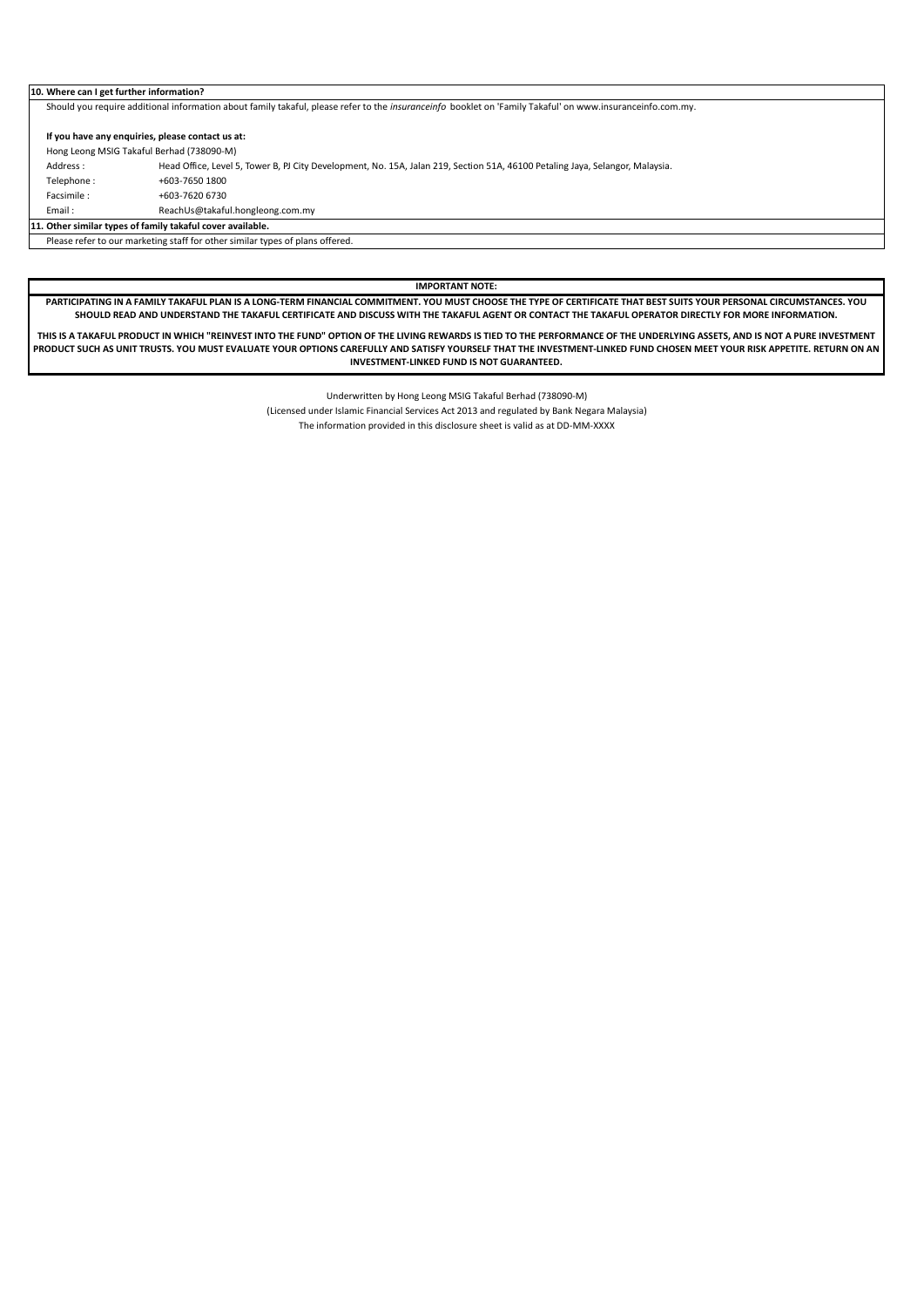| <b>HELAIAN PENDEDAHAN PRODUK</b>                                                                      | Hong Leong MSIG Takaful Berhad ("HLM Takaful") (738090-M) |
|-------------------------------------------------------------------------------------------------------|-----------------------------------------------------------|
| Sila baca Helaian Pendedahan Produk ini sebelum anda memutuskan untuk menyertai HLM Takaful i-Saver20 | <b>HLM Takaful i-Saver20 Plus</b>                         |
| Plus. Pastikan juga anda membaca terma dan syarat am.                                                 | DD-MM-YYYY                                                |

#### **1. Apakah produk ini?**

Ini adalah produk endowmen Takaful selama 20 tahun dengan tempoh pembayaran sumbangan terhad yang dapat memenuhi keperluan perlindungan dan simpanan anda. Ia menyediakan peningkatan perlindungan untuk kematian dan Hilang Upaya Menyeluruh & Kekal (TPD) serta perlindungan tambahan untuk kematian akibat kemalangan. Ia juga membayar *Living Rewards* pada akhir setiap 3 tahun semasa tempoh perlindungan. Manfaat kematangan akan dibayar pada akhir tempoh sijil.

# **2. Apakah konsep Shariah yang digunakan?**

(a) Tabarru' bermaksud derma daripada bahagian sumbangan yang akan diperuntukkan ke Dana Risiko Peserta (PRF), yang akan digunakan untuk bantuan dan pertolongan bersama di kalangan rakanrakan peserta.

(b) Iltizam Bi Al-Tabarru' bermaksud komitmen untuk melakukan Tabarru'.

- (c) Wakalah bermaksud secara asasnya hubungan ejen-prinsipal, di mana Pengendali Takaful bertindak sebagai ejen bagi pihak peserta untuk menguruskan PRF dan Pengendali Takaful mendapat Yuran Wakalah bagi perkhidmatan yang diberikan.
- (d) Ju'alah bermaksud perjanjian di mana peserta berjanji untuk memberikan ganjaran kepada Pengendali Takaful atas pencapaian atau prestasi baik Pengendali Takaful dalam menguruskan PRF yang menyebabkan berlakunya Lebihan dalam dana tersebut.
- (e) Qardh bermaksud pinjaman tanpa faedah yang disediakan oleh Pengendali Takaful sekiranya berlaku defisit di dalam PRF.

## **3. Apakah perlindungan/manfaat yang disediakan?**

| Perkara Dilindungi                    | Keterangan Manfaat                                                                                                                                                                                                                                                                                                                                                                 |                   |                                                                                                            |                                                                                                                                                                                                                                                            |          |  |  |
|---------------------------------------|------------------------------------------------------------------------------------------------------------------------------------------------------------------------------------------------------------------------------------------------------------------------------------------------------------------------------------------------------------------------------------|-------------------|------------------------------------------------------------------------------------------------------------|------------------------------------------------------------------------------------------------------------------------------------------------------------------------------------------------------------------------------------------------------------|----------|--|--|
|                                       | Sekiranya berlaku Kematian semasa sijil berkuatkuasa, kami akan membayar Manfaat Kematian Dijamin* seperti yang ditunjukkan<br>di bawah:                                                                                                                                                                                                                                           |                   |                                                                                                            |                                                                                                                                                                                                                                                            |          |  |  |
|                                       |                                                                                                                                                                                                                                                                                                                                                                                    |                   |                                                                                                            | Umur Kemasukan                                                                                                                                                                                                                                             |          |  |  |
|                                       | Tahun Sijil                                                                                                                                                                                                                                                                                                                                                                        |                   | $1 - 46$                                                                                                   | 47-60                                                                                                                                                                                                                                                      |          |  |  |
|                                       |                                                                                                                                                                                                                                                                                                                                                                                    |                   | % daripada Jumlah Dilindungi Asas                                                                          | % daripada Jumlah Dilindungi Asas                                                                                                                                                                                                                          | 20 tahun |  |  |
| Kematian                              | $1 - 5***$                                                                                                                                                                                                                                                                                                                                                                         |                   | 150%                                                                                                       | 125%                                                                                                                                                                                                                                                       |          |  |  |
|                                       | $6 - 10$                                                                                                                                                                                                                                                                                                                                                                           |                   | 200%                                                                                                       | 150%                                                                                                                                                                                                                                                       |          |  |  |
|                                       | $11 - 15$                                                                                                                                                                                                                                                                                                                                                                          |                   | 250%                                                                                                       | 175%                                                                                                                                                                                                                                                       |          |  |  |
|                                       | $16 - 20$                                                                                                                                                                                                                                                                                                                                                                          |                   | 300%                                                                                                       | 200%                                                                                                                                                                                                                                                       |          |  |  |
|                                       | sumbangan yang telah dibayar akan dibayar. Tiada manfaat lain akan dibayar.                                                                                                                                                                                                                                                                                                        |                   |                                                                                                            | **Sekiranya kematian berlaku bukan disebabkan oleh kemalangan pada 2 tahun pertama sijil, hanya 100% daripada jumlah                                                                                                                                       |          |  |  |
|                                       |                                                                                                                                                                                                                                                                                                                                                                                    |                   |                                                                                                            | Sekiranya berlaku TPD semasa sijil berkuatkuasa (Perlindungan TPD sehingga umur 65 pada harijadi akan datang), kami akan                                                                                                                                   |          |  |  |
|                                       |                                                                                                                                                                                                                                                                                                                                                                                    |                   |                                                                                                            | Umur Kemasukan                                                                                                                                                                                                                                             |          |  |  |
|                                       | Tahun Sijil                                                                                                                                                                                                                                                                                                                                                                        |                   | $1 - 46$                                                                                                   | 47-60                                                                                                                                                                                                                                                      |          |  |  |
|                                       |                                                                                                                                                                                                                                                                                                                                                                                    |                   | % daripada Jumlah Dilindungi Asas                                                                          | % daripada Jumlah Dilindungi Asas                                                                                                                                                                                                                          |          |  |  |
|                                       | $1 - 5***$                                                                                                                                                                                                                                                                                                                                                                         |                   | 150%                                                                                                       | 125%                                                                                                                                                                                                                                                       |          |  |  |
|                                       | $6 - 10$                                                                                                                                                                                                                                                                                                                                                                           |                   | 200%                                                                                                       | 150%                                                                                                                                                                                                                                                       |          |  |  |
| Hilang Upaya Menyeluruh & Kekal (TPD) | $11 - 15$                                                                                                                                                                                                                                                                                                                                                                          |                   | 250%                                                                                                       | 175%                                                                                                                                                                                                                                                       | 20 tahun |  |  |
|                                       | $16 - 20$                                                                                                                                                                                                                                                                                                                                                                          |                   | 300%                                                                                                       | 200%                                                                                                                                                                                                                                                       |          |  |  |
|                                       | **Sekiranya TPD berlaku bukan disebabkan oleh kemalangan pada 2 tahun pertama sijil, hanya 100% daripada jumlah sumbangan                                                                                                                                                                                                                                                          |                   |                                                                                                            |                                                                                                                                                                                                                                                            |          |  |  |
|                                       | yang telah dibayar akan dibayar. Tiada manfaat lain akan dibayar.                                                                                                                                                                                                                                                                                                                  |                   |                                                                                                            |                                                                                                                                                                                                                                                            |          |  |  |
|                                       | Dilindungi yang sama, secara kumulatif.                                                                                                                                                                                                                                                                                                                                            |                   |                                                                                                            | Had TPD setiap nyawa maksimum semasa adalah RM 3.5 juta, untuk semua Manfaat TPD yang perlu dibayar di bawah semua sijil<br>Takaful Keluarga (termasuk rider) yang masih berkuatkuasa dan dikeluarkan oleh kami, termasuk sijil ini berkenaan dengan Orang |          |  |  |
| Kematian akibat Kemalangan            |                                                                                                                                                                                                                                                                                                                                                                                    |                   | datang), kami akan membayar 300% daripada Jumlah Dilindungi Asas sebagai tambahan kepada Manfaat Kematian. | Sekiranya berlaku kematian akibat kemalangan semasa sijil berkuatkuasa (perlindungan sehingga umur 65 pada harijadi akan                                                                                                                                   | 20 tahun |  |  |
|                                       | dalam jadual di bawah:                                                                                                                                                                                                                                                                                                                                                             |                   |                                                                                                            | Bermula dari akhir tahun sijil ketiga dan setiap 3 tahun seterusnya, kami akan membayar Living Rewards seperti yang ditunjukkan                                                                                                                            |          |  |  |
|                                       |                                                                                                                                                                                                                                                                                                                                                                                    | Akhir Tahun Sijil |                                                                                                            | % daripada Jumlah Dilindungi Asas                                                                                                                                                                                                                          |          |  |  |
|                                       |                                                                                                                                                                                                                                                                                                                                                                                    | 3, 6, 9           |                                                                                                            | 3%                                                                                                                                                                                                                                                         |          |  |  |
|                                       |                                                                                                                                                                                                                                                                                                                                                                                    | 12, 15, 18        |                                                                                                            | 12%                                                                                                                                                                                                                                                        |          |  |  |
| <b>Living Rewards</b>                 | Anda boleh memilih mana-mana pilihan berikut untuk Living Rewards:<br>· Pilihan 1 - Bayaran: Anda akan menerima bataran Living Rewards apabila tiba masa<br>• Pilihan 2 – Pelaburan semula ke dalam dana: Living Rewards anda akan dilaburkan semula ke PIA pada kadar peruntukan 100%<br>menurut dana berkaitan pelaburan yang anda pilih mengikut peruntukan dana masing-masing. |                   |                                                                                                            |                                                                                                                                                                                                                                                            |          |  |  |
| Kematangan                            |                                                                                                                                                                                                                                                                                                                                                                                    |                   |                                                                                                            | Semasa kematangan sijil anda, kami akan membayar 100% daripada Jumlah Dilindungi Asas berserta nilai akaun PIA (jika ada).                                                                                                                                 | 20 tahun |  |  |
| Serahan                               | lanjut.                                                                                                                                                                                                                                                                                                                                                                            |                   |                                                                                                            | Selepas serahan, kami akan membayar nilai serahan tunai. Sila rujuk kepada Ilustrasi Manfaat pada Nilai Serahan untuk maklumat                                                                                                                             | 20 tahun |  |  |

*\* Bayaran manfaat ini adalah tertakluk kepada terma dan syarat yang dinyatakan dalam sijil Takaful.*

Nota:

● Lien Juvenil adalah terpakai untuk kematian/TPD sebelum umur 5 pada harijadi akan datang. Sila rujuk sijil takaful untuk maklumat lanjut.

● Sekiranya berlaku kematian atau TPD yang bukan disebabkan oleh kemalangan dalam tahun sijil pertama dan kedua, manfaat yang dibayar adalah terhad kepada jumlah sumbangan yang telah dibayar.

● Jika anda memilih Pilihan2, nilai PIA bergantung kepada harga unit asas, yang kemudiannya bergantung kepada prestasi dana yang anda pilih. Sila baca bahan pemasaran yang termasuk manfaat produk dan objektif dana berkaitan pelaburan. Adalah penting untuk anda memilih satu dana atau gabungan dana yang memenuhi matlamat kewangan dan profil risiko anda.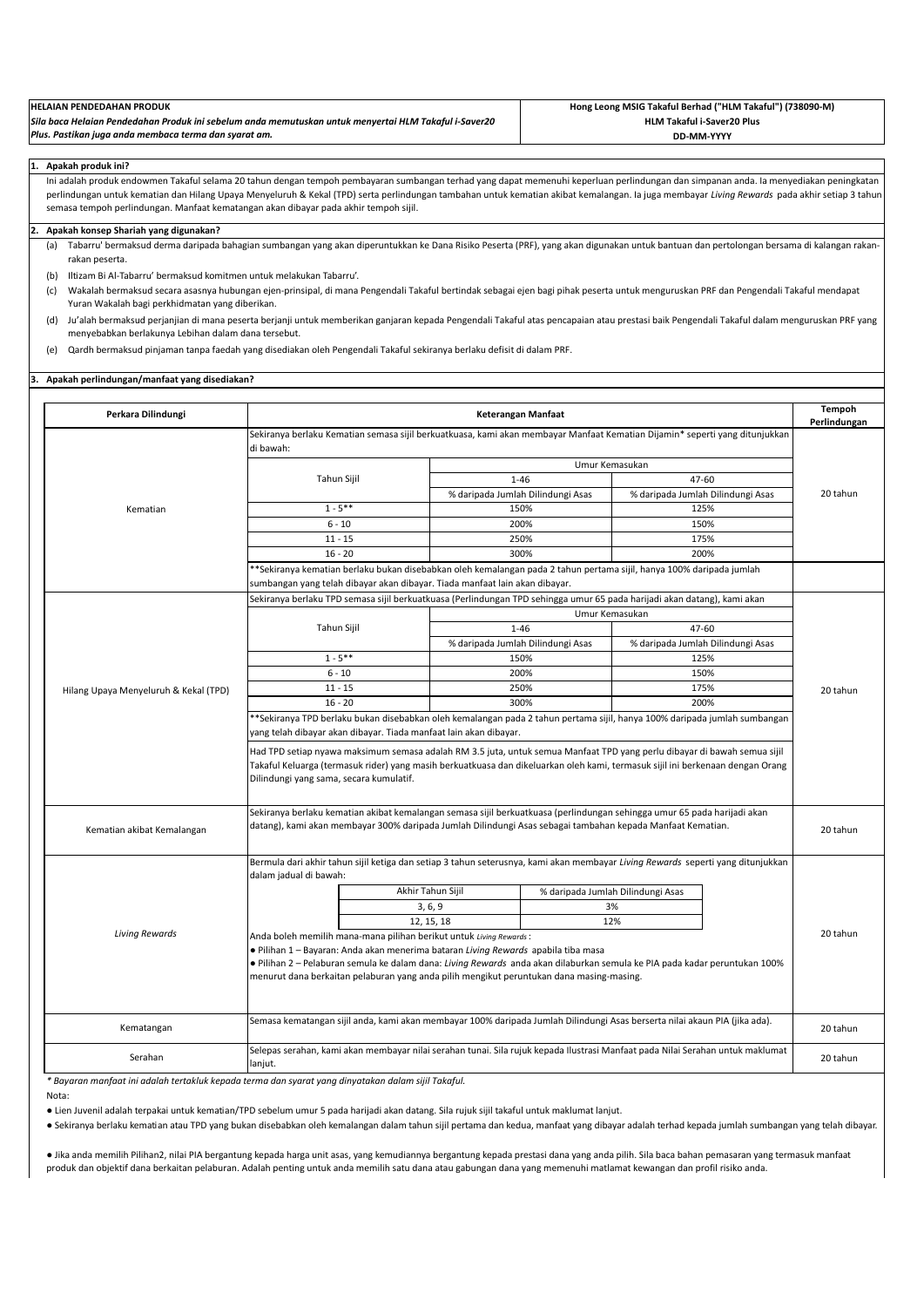### **4. Berapakah jumlah sumbangan yang saya perlu bayar?**

● Sumbanagn Bulanan: RM500 atau RM1,000

## ● Tempoh bayaran: 3 tahun atau7 tahun

## **5. Apakah yuran dan caj yang saya perlu bayar?**

## Yuran Wakalah (ditolak daripada sumbangan)

|                | Tarah Wakalah (altolak daripada Jambangan) |        |        |        |       |       |       |          |  |
|----------------|--------------------------------------------|--------|--------|--------|-------|-------|-------|----------|--|
| Tahun Sijil/   | % daripada Sumbangan                       |        |        |        |       |       |       |          |  |
| Tempoh Bayaran |                                            |        |        |        |       |       |       | $8 - 20$ |  |
| 3 Tahun        | 32.00%                                     | 20.00% | 20.00% |        |       |       |       |          |  |
| 7 Tahun        | 36.00%                                     | 22.00% | 21.00% | 10.00% | 9.00% | 9.00% | 8.00% |          |  |

# Komisen dibayar kepada Bank (sebahagian Yuran Wakalah)

| Tahun Sijil/   | % daripada Sumbangan |        |        |       |       |       |       |                       |  |  |
|----------------|----------------------|--------|--------|-------|-------|-------|-------|-----------------------|--|--|
| Tempoh Bayaran |                      |        |        |       |       |       |       | $\sim$ $\sim$<br>8-20 |  |  |
| 3 Years        | 8.00%                | 13.00% | 13.00% |       |       |       |       |                       |  |  |
| 7 Years        | 12.00%               | 15.00% | 13.50% | 2.50% | 2.00% | 2.00% | 0.75% |                       |  |  |

## Caj Serahan (semasa serahan sijil anda)

| Tahun Sijil | % daripada Nilai Serahan Tunai |
|-------------|--------------------------------|
| $1 - 3$     | 30%                            |
| $4 - 8$     | 25%                            |
| $9 - 19$    | 15%                            |
| 20          | 0%                             |

## **6. Apakah terma dan syarat utama yang saya perlu tahu?**

### (a) Kepentingan Pendedahan

Kewajipan pendedahan pra-kontrak - Anda mempunyai kewajipan untuk mendedahkan semua fakta material, termasuk tetapi tidak terhad kepada keadaan perubatan dan nyatakan umur anda dengan betul. Anda mempunyai kewajipan untuk mendedahkan apa-apa maklumat berkaitan yang anda tahu atau dijangka untuk mengetahui dengan sebaik-baik pengetahuan anda dan dengan niat baik.

### (b) Tempoh Bertenang

Anda boleh membatalkan sijil anda dengan mengembalikan sijil dalam tempoh 15 hari kalendar selepas anda menerima sijil tersebut. Sumbangan yang telah anda bayar akan dikembalikan kepada anda.

```
(c) Kewajipan Peserta
```
Anda perlu berpuas hati bahawa pelan ini memenuhi keperluan anda dan anda mampu membayar sumbangannya.

(d) Iltizam bi Al-Tabarru'

Sumbangan anda setelah ditolak Yuran Wakalah akan diperuntukkan ke PRF berdasarkan konsep Iltizam bi Al-Tabarru'.

(e) Perkongsian Lebihan daripada PRF

Sebarang lebihan daripada PRF akan diagihkan antara anda dan kami dalam nisbah 50:50. Kami berhak ke atas lebihan berdasarkan prinsip Shariah iaitu Ju'alah.

(f) Rekod Pembayaran

Sila simpan satu salinan rekod transaksi sebagai bukti pembayaran sumbangan.

(g) Menukar Sijil Takaful

Ia mungkin tidak memanfaatkan untuk menukar daripada satu sijil takaful kepada yang lain atau daripada satu pengendali takaful kepada yang lain kerana anda mungkin akan tertakluk kepada terma dan syarat baru untuk sijil takaful atau pengendali takaful tersebut.

(h) Tempoh Ihsan

Anda diberi tempoh ihsan selama 90 hari dari tarikh akhir pembayaran sumbangan. Tidak membayar sumbangan selepas tempoh ihsan boleh menyebabkan penukaran kepada sijil berbayar terkurang atau penamatan awal perlindungan anda, dan anda tidak boleh menguatkuasakan semula sijil tersebut. Sila rujuk sijil Takaful untuk maklumat lanjut.

### (i) Penamaan

(j) Nilai Akaun Adalah penting untuk anda menamakan seseorang untuk menerima manfaat yang dibayar di bawah sijil anda dan memastikan bahawa penama tersebut menyedari tentang sijil yang anda sertai.

Nilai akaun PIA bergantung kepada prestasi dana berkaitan pelaburan yang dipilih.

Nota: Senarai ini adalah tidak lengkap. Sila rujuk Sijil Takaful untuk senarai lengkap bagi terma dan syarat di bawah sijil ini.

### **7. Apakah pengecualian utama di bawah sijil ini?**

- (a) Bunuh diri sekiranya kematian disebabkan membunuh diri dalam 12 bulan dari tarikh permulaan sijil, manfaat kematian tidak akan dibayar.
- (b) Tiada manfaat sijil akan dibayar jika TPD disebabkan secara langsung atau tidak langsung oleh:

(i) kecederaan yang disengajakan diri ketika waras atau tidak waras;

(ii) sebarang keadaan atau hilang upaya yang telah wujud sebelum atau pada tarikh permulaan sijil.

(c) Manfaat Kematian akibat Kemalangan tidak akan dibayar untuk kematian akibat kemalangan yang disebabkan secara langsung atau tidak langsung oleh:

- (i) kecederaan yang disengajakan diri ketika waras atau tidak waras;
- (ii) rusuhan dan kekecohan awam, mogok atau kegiatan pengganas;

(iii) peperangan, diisytiharkan atau tidak diisytiharkan, revolusi atau sebarang operasi perang.

# Nota: Senarai ini adalah tidak lengkap. Sila rujuk Sijil Takaful untuk senarai lengkap bagi pengecualian di bawah sijil ini.

## **8. Bolehkan saya membatalkan sijil saya?**

Ya. Anda boleh membatalkan sijil anda. Penyertaan dalam pelan takaful keluarga adalah suatu komitmen jangka panjang. Jika anda tidak membayar sumbangan anda dalam tempoh ihsan, perlindungan anda mungkin dikurangkan atau sijil anda mungkin ditamatkan. Jumlah tunai yang akan dibayar oleh kami apabila anda membatalkan sijil sebelum tarikh matang akan jauh lebih rendah daripada jumlah sumbangan yang telah anda bayar.

# **9. Apakah yang perlu saya lakukan sekiranya terdapat perubahan dalam maklumat perhubungan saya?**

Adalah penting untuk anda memaklumkan kami sebarang perubahan pada maklumat perhubungan anda/penama anda untuk memastikan segala surat-menyurat sampai kepada anda/penama anda pada masa tepat.